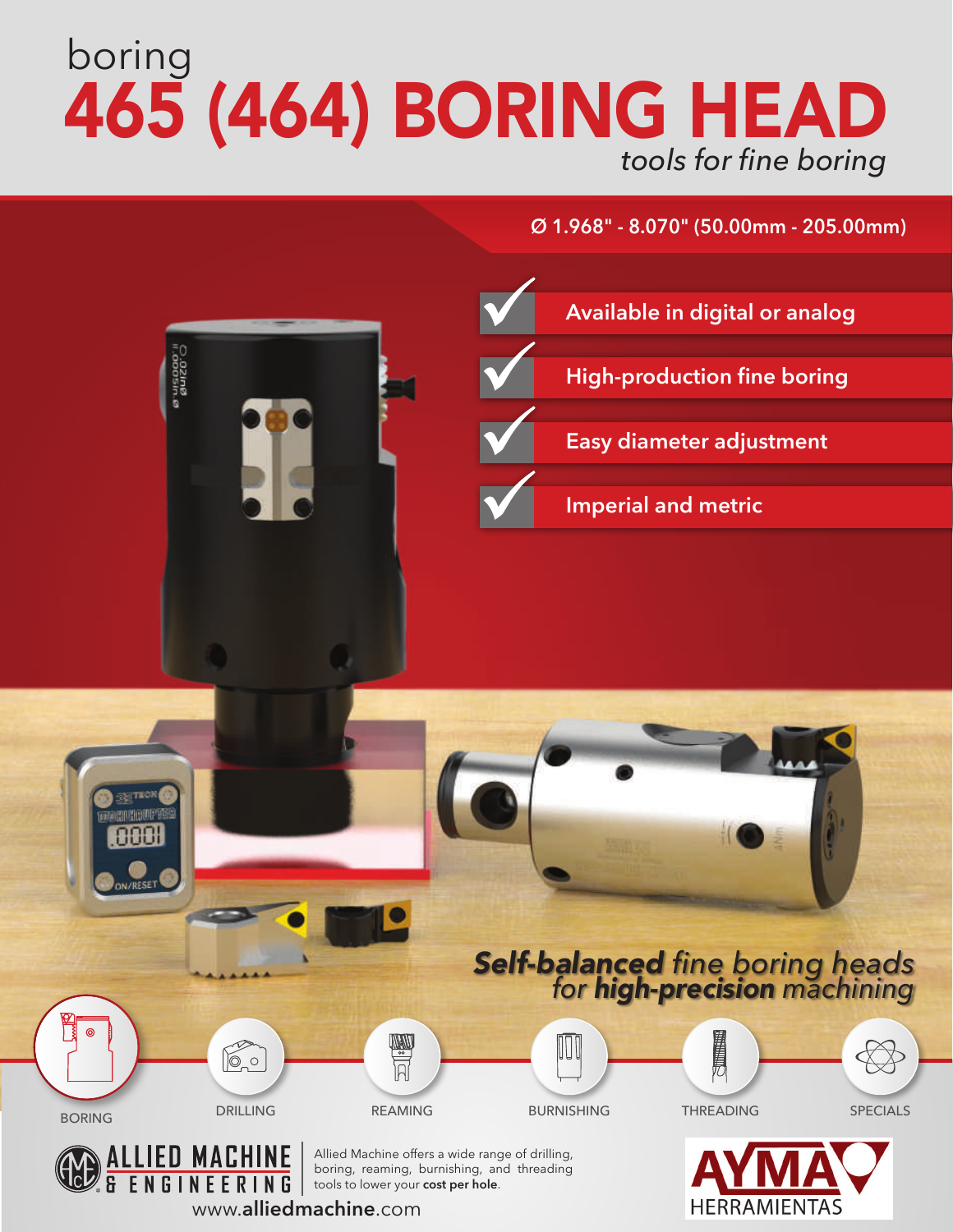## *465 (464) BALANCED BORING HEAD*

### **PRECISION BORING FOR THE FUTURE.**

Wohlhaupter® 465 (464) balanced boring heads offer precision boring with automatic balancing and are available in an analog version or are equipped with a 3E<sup>TECH</sup> docking port for easy digital adjustments. It is specifically engineered to minimize the residual imbalance produced by insert holder displacement. The Alu-Line boring heads, ranging from 2.559" - 8.070" (65.00mm - 205.00mm), offer a lightweight aluminum design with a wear resistant coating that reduces weight on the spindle up to 50% yet remains durable in challenging boring applications. The insert holder can also be rotated for reverse machining jobs.

Test the *engineered lightweight* boring head today.



## *Balanced Precision*

- *Internal balancing* for improved tool life and surface finish
- *Wohlhaupter MVS connection* capable of adapting to any machine
- *Diameter adjustment of .0001" (.002mm)* for high-precision boring
- *Reverse machining capabilities* by rotating the insert holder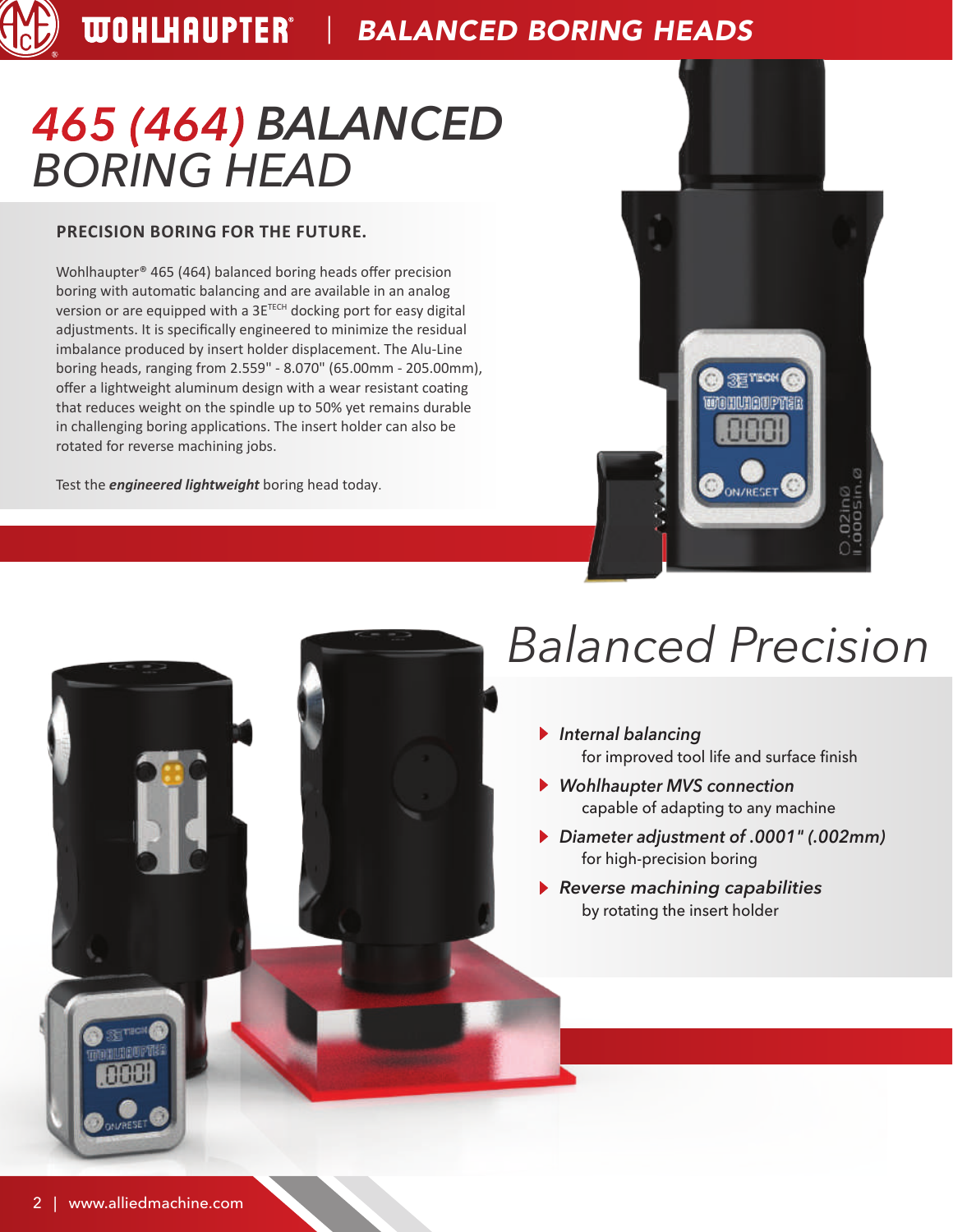## *ANALOG BORING HEADS*



#### **465 (464) Analog Boring Heads**

|   | <b>MVS Connection</b> | <b>Boring Range</b> | Weight      | Part No. |
|---|-----------------------|---------------------|-------------|----------|
|   | $40 - 22$             | $1.968 - 2.579$     | 1.764 (lbs) | 465035   |
|   |                       |                     |             |          |
| ൘ | $40 - 22$             | $50.00 - 65.50$     | $0.80$ (kg) | 464035   |

#### **465 (464) Analog Alu-Line Boring Heads**

|             | <b>MVS Connection</b> | <b>Boring Range</b> | Weight        | Part No. |
|-------------|-----------------------|---------------------|---------------|----------|
|             | $50 - 28$             | $2.559 - 3.268$     | $1.323$ (lbs) | 465036   |
|             | $63 - 36$             | $3.228 - 4.055$     | $2.205$ (lbs) | 465037   |
| $\mathbf 0$ | $80 - 36$             | $3.937 - 5.118$     | 3.307 (lbs)   | 465038   |
|             | $80 - 36$             | 4.921 - 6.594       | 4.189 (lbs)   | 465039   |
|             | $80 - 36$             | $6.398 - 8.070$     | $5.512$ (lbs) | 465040   |
|             |                       |                     |               |          |
|             | $50 - 28$             | $65.00 - 83.00$     | $0.60$ (kg)   | 464036   |
|             | $63 - 36$             | $82.00 - 103.00$    | $1.00$ (kg)   | 464037   |
| ⊕           | $80 - 36$             | 100.00 - 130.00     | 1.50(kg)      | 464038   |
|             | $80 - 36$             | 125.00 - 167.50     | $1.90$ (kg)   | 464039   |
|             | $80 - 36$             | 162.50 - 205.00     | 2.50 (kg)     | 464040   |

**NOTE**: Insert holders and inserts sold separately **NOTE:** Vernier adjustment accuracy of 0.0001" or 0.002mm on diameter

## *DIGITAL BORING HEADS*

#### **465 (464) 3ETECH Digital Boring Heads**

|   | <b>MVS Connection</b> | <b>Boring Range</b> | Weight        | Part No. |
|---|-----------------------|---------------------|---------------|----------|
|   | $40 - 22$             | $1.968 - 2.579$     | $1.764$ (lbs) | 465005   |
|   |                       |                     |               |          |
| Œ | $40 - 22$             | $50.00 - 65.50$     | $0.80$ (kg)   | 464005   |

#### **465 (464) 3ETECH Digital Alu-Line Boring Heads**

|   | <b>MVS Connection</b> | <b>Boring Range</b> | Weight        | Part No. |
|---|-----------------------|---------------------|---------------|----------|
|   | $50 - 28$             | $2.559 - 3.268$     | $1.323$ (lbs) | 465006   |
|   | $63 - 36$             | $3.228 - 4.005$     | $2.205$ (lbs) | 465007   |
| 0 | $80 - 36$             | $3.937 - 5.118$     | 3.307 (lbs)   | 465008   |
|   | $80 - 36$             | 4.921 - 6.594       | 4.189 (lbs)   | 465009   |
|   | $80 - 36$             | $6.397 - 8.070$     | 5.512 (lbs)   | 465010   |
|   |                       |                     |               |          |
|   | $50 - 28$             | $65.00 - 83.00$     | $0.60$ (kg)   | 464006   |
|   | $63 - 36$             | $82.00 - 103.00$    | $1.00$ (kg)   | 464007   |
| ▥ | $80 - 36$             | 100.00 - 130.00     | $1.50$ (kg)   | 464008   |
|   | $80 - 36$             | 125.00 - 167.50     | $1.90$ (kg)   | 464009   |
|   | $80 - 36$             | 162.50 - 205.00     | $2.50$ (kg)   | 464010   |



**NOTE**: Insert holders and inserts sold separately

#### **3ETECH Digital Readout Module**

|   | Part No. |
|---|----------|
| с | 563010   |
|   |          |
|   | 536010   |

**NOTE: WEEE-Reg.-Nr. DE 15820388 NOTE**: 3ETECH must be ordered separately.



**NOTE**: Imperial items pictured **NOTE:** Adjustment accuracy of 0.0001" or 0.002mm on diameter